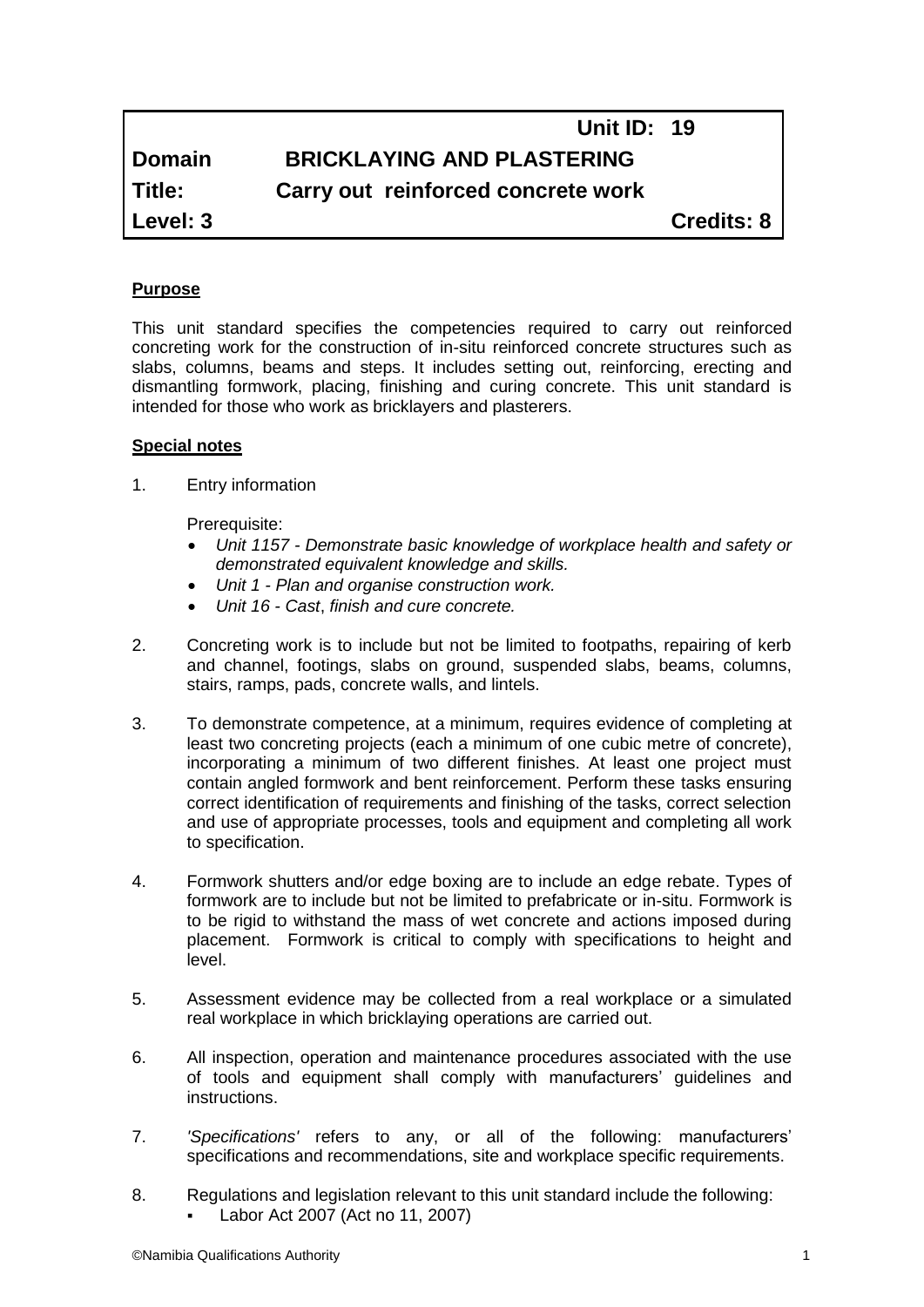- **SABS 0400**
- NOSA
- Local Authorities Act 23 1992
- Occupational Health and Safety Regulations under schedule 1(1) of Labour Act No. 11of 2007 No. 18, 1997
- Government Notice No. 156 Labour Act, 1992: "Regulations Relating to the Health and Safety of Employees at Work"
- Building Regulations and Building Standards Act, 1977 ( Act No. 103 of 1977)
- And all subsequent amendments

## **Quality Assurance Requirements**

This unit standard and others within this subfield may be awarded by institutions which meet the accreditation requirements set by the Namibia Qualifications Authority and the Namibia Training Authority and which comply with the national assessment and moderation requirements. Details of specific accreditation requirements and the national assessment arrangements are available from the Namibia Qualifications Authority and the Namibia Training Authority on [www.nta.com.na](http://www.nta.com.na/)

# **Elements and Performance Criteria**

## **Element 1: Prepare materials for formwork and reinforced concrete Range**

Materials are to include but are not limited to water, sand, premix concrete, concrete blend, cement, curing compounds, form release agents, steel reinforcing, bar chairs, vapour barriers membranes, Boxing (timber, metal, masonry, fibre cement sheeting, steel shutters, expanded polystyrene and structural cardboard, plywood, fiberglass ,nails/spikes, bolts and nuts, coach screws, steel tie rods, metal brackets and patented metal fasteners).

# **Performance Criteria**

- 1.1 Reinforcement is prepared according to drawings and specifications.
- 1.2 Formwork components/materials are selected consistent with job.
- 1.3 Fixing/fasteners are selected consistent with requirements of the job.

## **Element 2: Set out and Erect formwork**.

## **Range**

Tools and equipment are to include but are not limited to measuring tapes/rules, hammers, spirit levels, squares (combination/tri), nail bags, chisels, hand saws, saw stools, string lines, shovels, marking equipment, pinch bars, dumpy levels and may include but not be limited to power saws, power drills, nail guns, power leads, spanners, steel squares and levels.

## **Performance Criteria**

- 2.1 Formwork is set out to requirements of drawings and specifications inclusive string lines, grades, falls and identification of existing services.
- 2.2 Fixing/fasteners are selected and used consistent with construction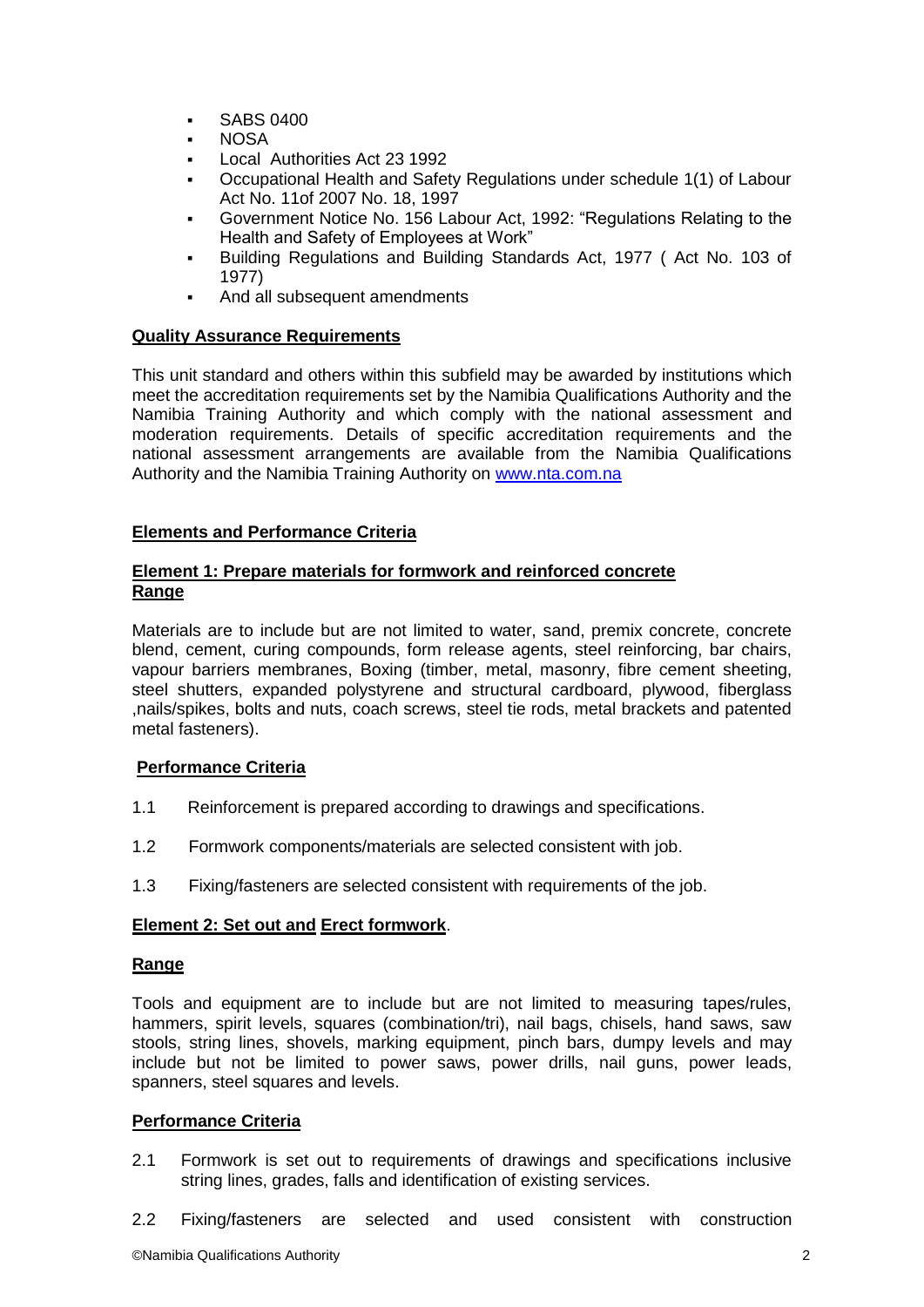requirements of the job

- 2.3 Formwork shutters and/or edge boxing are constructed and erected to site requirements and specifications.
- 2.4 Formwork support is braced to job requirements and specifications.
- 2.5 Block outs and cast in services are installed to specified locations.
- 2.6 Release agents are applied to formwork face, where specified, to manufacturers' specifications.

## **Element 3: Construct and install reinforcement**

#### **Range**

Reinforcing is to include but not is limited to the use of fabric sheet mesh, bar chairs, spacers and may include reinforcing bars and trench mesh.

#### **Performance Criteria**

- 3.1 Reinforcing fabric and bars are cut and bent as required to project drawings and specifications.
- 3.2 Fabric and bars are tied/fixed to configuration from project drawings and specifications.
- 3.3 Stiffening rods are attached to panels as required to facilitate handling.
- 3.4 Reinforcement materials are located in formwork and placed on bar chairs/spacers as determined from drawings, noting clearance from formwork.
- 3.5 Control and dowel joints are positioned and installed to specification

#### **Element 4: Cast concrete**

#### **Range**

Transporting of concrete may include but is not limited to pre-mix truck, pumping equipment and wheelbarrow. Evidence of the use of two methods is required for assessment purposes.

Placing methods of concrete includes but is not limited to wheelbarrows, pumping equipment, truck placed, shovelling and includes vibrating. Evidence of the use of two methods is required for assessment purposes.

Finishing techniques for concrete are to include but are not limited to steel trowel, mechanical trowelling machine, broom finished, wood float, bull float and brushed.

Curing is to include but not be limited to ponding, coating with a membrane, applied moisture, steam, curing compound or plastic sheeting. Evidence of the use of two methods is required for assessment purposes.

Methods to avoid segregation are to include but are not limited to using through minimising the height of a vertical drop and using pumps with a flexible hose. Evidence of the use of two methods is required for assessment purposes.